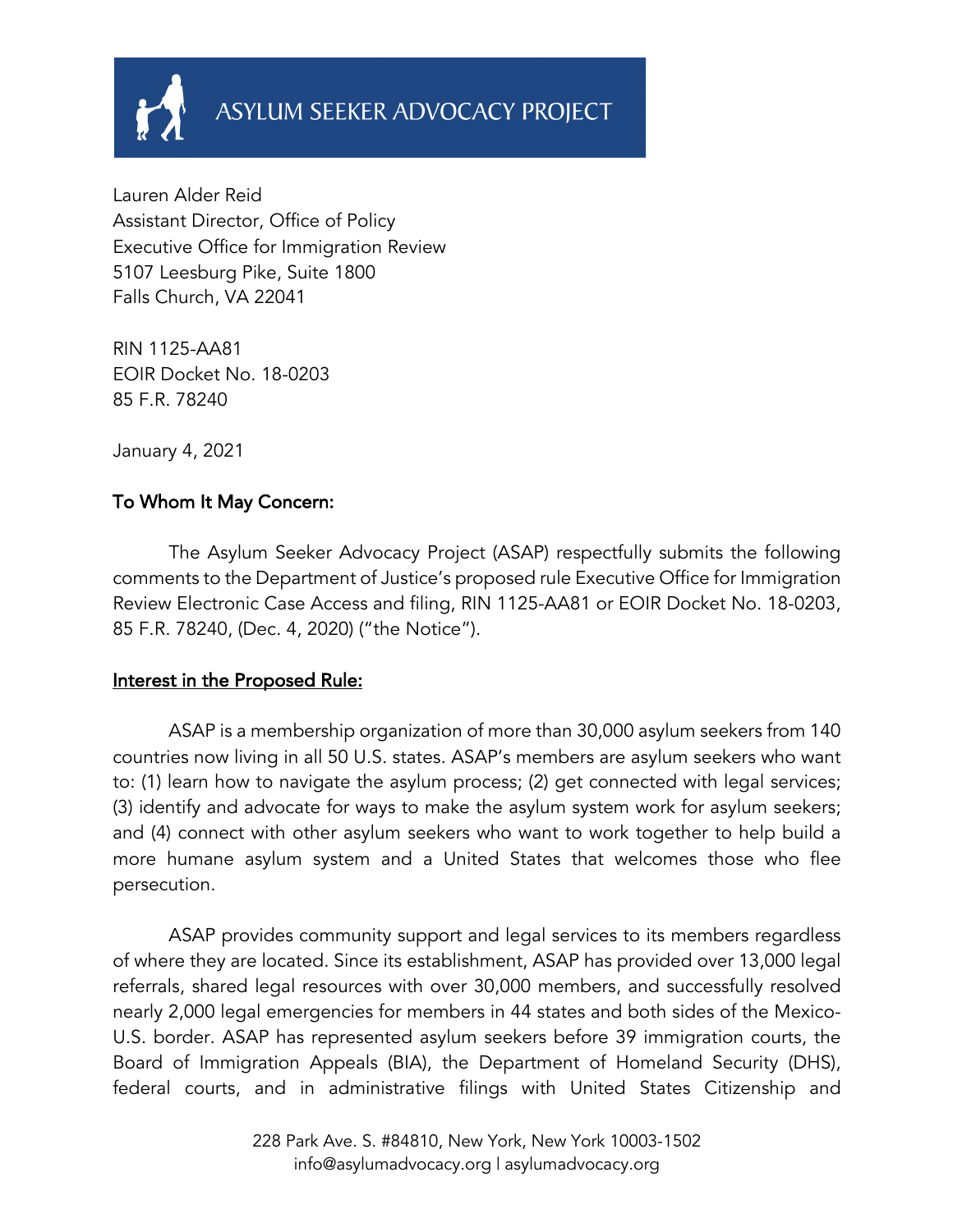Immigration Services (USCIS). ASAP also conducts legal training, creates guides and resources, and provides technical assistance to pro bono attorneys.

ASAP routinely provides remote legal assistance to asylum applicants — both pro se assistance and represented — including assistance filing defensive applications for asylum, withholding of removal, and protection under the Convention Against Torture ("asylum applications") and urgent motions in immigration courts. ASAP has assisted in the preparation of over 700 filings with EOIR for its members. Most of these filings were submitted by unrepresented respondents ("pro se") with ASAP's assistance. As such, ASAP and its members have a great interest in ensuring that an e-filing system functions for both represented and pro se respondents in immigration court.

#### Department of Homeland Security and Department of Justice Notice:

 On December 4, 2020, the Executive Office of Immigration Review (EOIR) of the Department of Justice (DOJ) published the Notice proposing to update the relevant regulations necessary to implement electronic filing (e-filing), electronic application for records, and electronic service of process for cases before the immigration courts and the BIA. More specifically, the Notice indicates that the e-filing system will be limited to new cases — cases in which DHS files a charging document in the immigration court after the launch date.<sup>1</sup> Furthermore, the Notice states that only attorneys and accredited representatives will be able to use the e-filing system.<sup>2</sup> The Notice does not commit EOIR to transition cases for which there was a charging document filed before the launch onto an e-filing system. Nor does the Notice address whether pro se respondents will certainly be able to access e-filing after the initial launch of e-filing for attorneys and accredited representatives.

Currently, EOIR is operating an optional e-filing pilot program limited to attorneys and accredited representatives at the immigration courts in San Diego, California; Atlanta, Georgia; Denver, Colorado; Baltimore, Maryland; and York, Pennsylvania.<sup>3</sup> However, EOIR also implemented an email filing system over the last year as an alternative to paper submissions during the COVID-19 pandemic.<sup>4</sup> The Notice does not make mention of the email filing program at all. It is notable that EOIR has begun to roll

<sup>1</sup> *See* Notice at 78242.

<sup>2</sup> *See id.* at 78243-78245.

<sup>3</sup> *See id*. at 78241.

<sup>4</sup> *See* EOIR, *Filing by Email*, available at https://www.justice.gov/eoir-operational-status/filingemail-immigration-courts (last visited Jan. 4, 2021).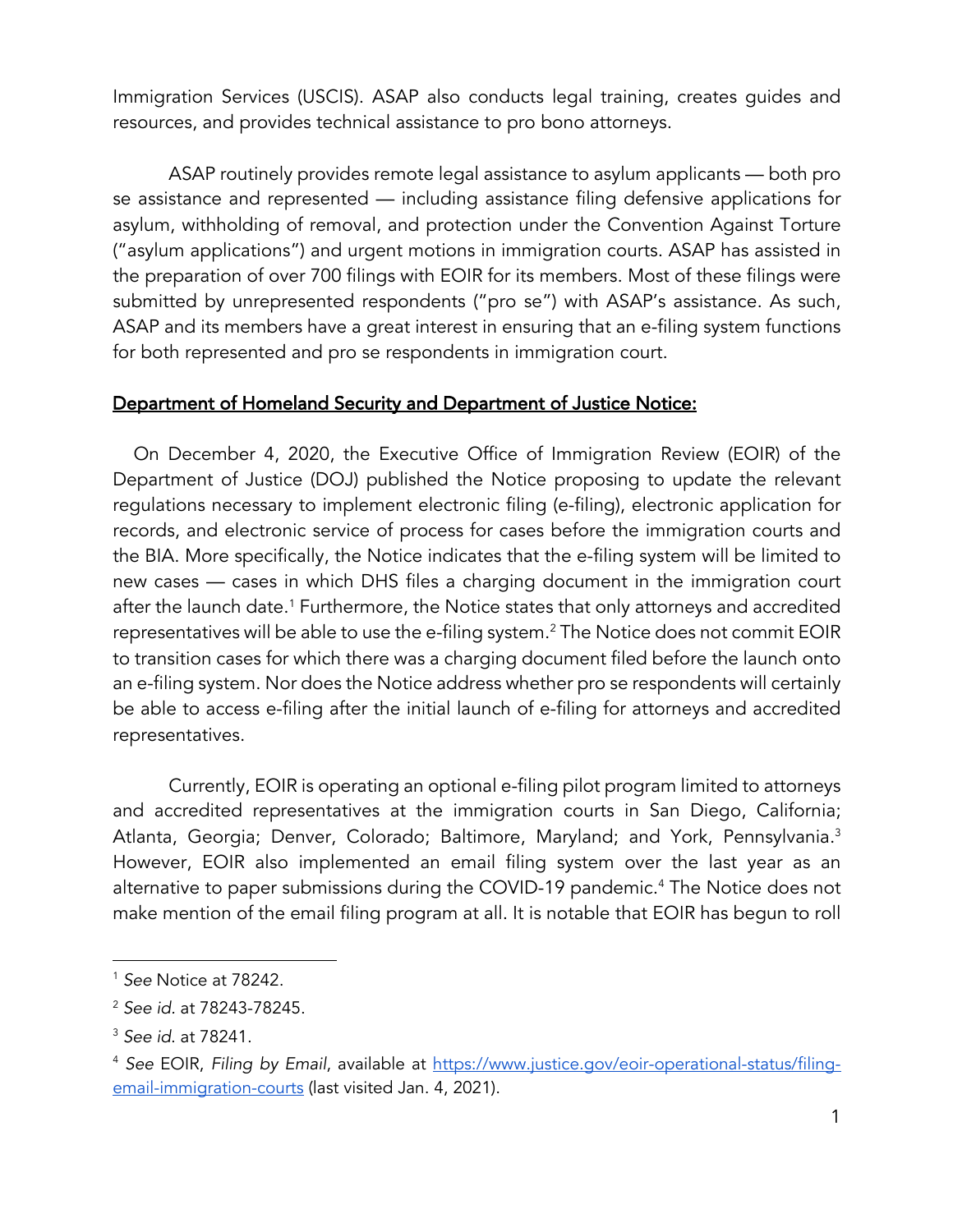back email filing at some immigration courts in addition to allowing the email filing program to expire entirely at the BIA.<sup>5</sup>

The Notice also proposes to clarify the rules around law student and law graduate practice within EOIR; provide guidance on the use of signatures (including electronic signatures) in filings with EOIR; and update the rules on electronic payments to EOIR and duplicate filings.

### Overview:

ASAP commends EOIR for recognizing the importance of modernizing the immigration courts by developing a system for e-filing. EOIR should reopen and extend the initial comment period to allow stakeholders a meaningful opportunity to analyze the proposed regulation. Importantly, EOIR should also reissue a more detailed Notice after analyzing how the proposed rule will interact with other pending regulations. If the comment period is extended, ASAP will be able to offer additional feedback and more detailed recommendations on technical issues related to the implementation of the efiling system.

In the remainder of this comment, we identify positive aspects of the proposed rule, as well as those aspects that should be revised. A number of the proposed changes will create invaluable benefits in immigration adjudication, including the creation of a permanent nationwide e-filing system (described as an electronic record of proceeding or "eROP"). However, the proposed rule's mandatory provisions have the potential to negatively impact immigration court practice and pro se applicants. EOIR should revise the rule in light of these potential impacts and adopt the reasonable alternative proposals suggested here that would better achieve its underlying goals before welcoming further comment. Additionally, we emphasize that any e-filing system must be free and ensure language accessibility.

### I. EOIR Should Reopen the Comment Period to Provide a Meaningful Opportunity for Stakeholders to Comment.

The proposed rule cannot receive proper consideration and comments from impacted members of the public due to the deadline immediately following several

<sup>5</sup> *See* EOIR, *Filing by Email Board of Immigration Appeals*, available at https://www.justice.gov/eoir-operational-status/filing-email-board-immigration-appeals (last visited Jan. 4, 2021).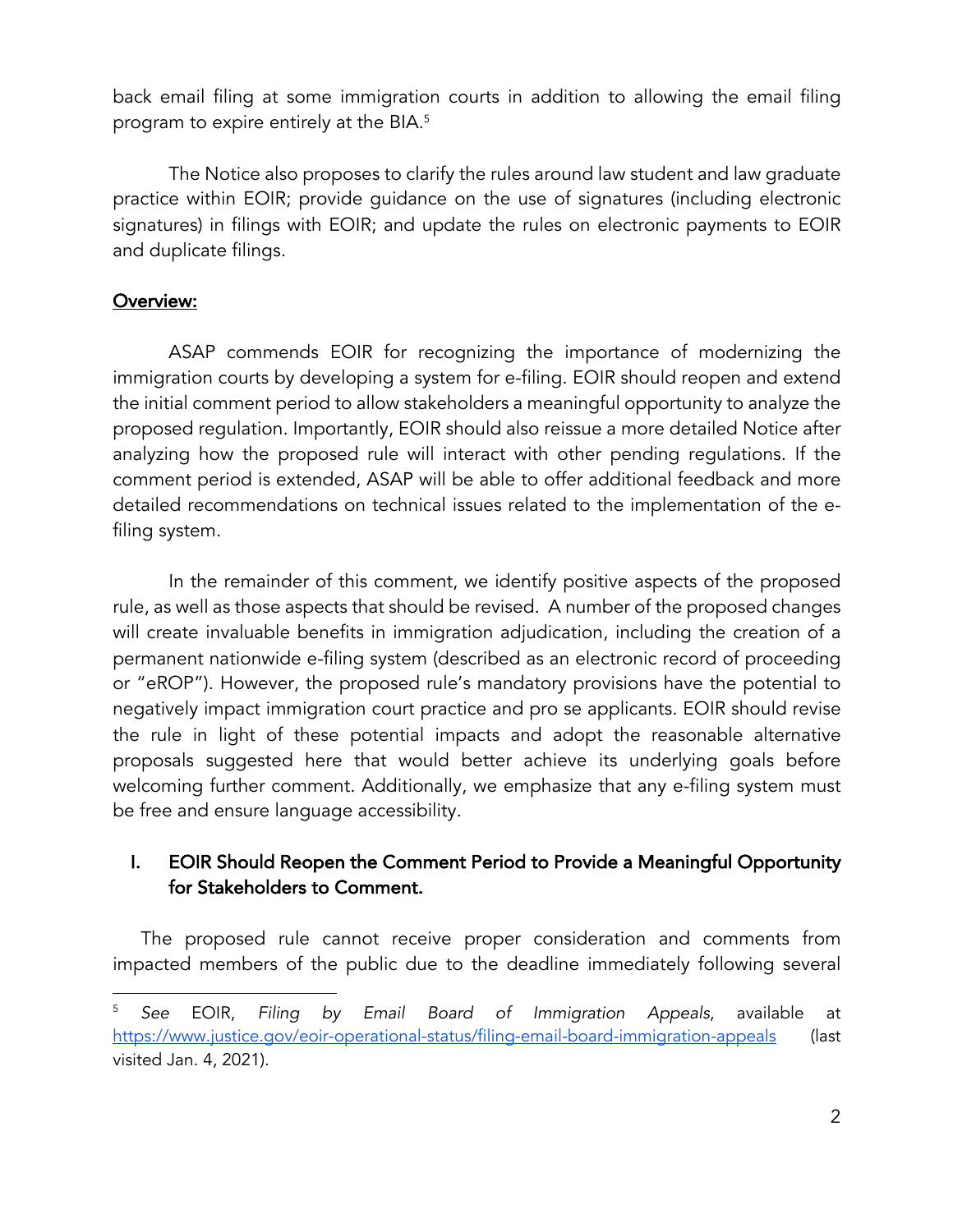federal holidays. The proposed rule was first published on December 4, 2020 and offered a 30-day comment period, terminating on January 4, 2020. This truncated period, which includes several federal holidays, has deprived the public of a meaningful opportunity to review and analyze the proposed changes in the rule. In the past, other federal agencies have reopened comment periods in similar circumstances, giving the public additional time to comment on proposed changes.<sup>6</sup>

Executive orders and other federal regulations also indicate that, in general, agencies should allow the public, at minimum, 60 days to review and comment on proposed regulations.<sup>7</sup> Nothing in the current rule justifies departure from the standard period of 60 days, nor does the agency offer any rationale for limiting the comment period.

The public has not had time to address the potential economic impact of the proposed rule, which has the potential to dramatically affect the day-to-day practice of every immigration court practitioner in the country. In particular, the private bar and nonprofit organizations have not been able to focus on commenting on this proposed rule at a time when many offices are closed, especially amidst many other proposed rules requiring comment that could potentially impact immigration court practice recently issued by EOIR and DHS.<sup>8</sup>

<sup>6</sup> *See* Notice of Proposed Rulemaking on U.S. Citizenship and Immigration Services Fee Schedule and Changes to Certain Other Immigration Benefit Request Requirements, DHS Docket No. USCIS– 2019–0010, in the Federal Register at 84 F.R. 67243, issued Dec. 9, 2019 (extending the comment period for this proposed rule from November 14, 2019 to December 30, 2019).

<sup>7</sup> Executive Order 12866 states that agencies should allow "not less than 60 days" for public comment in most cases, in order to "afford the public a meaningful opportunity to comment on any proposed regulation." Exec. Order No. 12866, 58 F.R. 190 (Oct. 4, 1993). Executive Order 13563 states that "[t]o the extent feasible and permitted by law, each agency shall afford the public a meaningful opportunity to comment through the Internet on any proposed regulation, with a comment period that should generally be at least 60 days." Exec. Order No. 13563, 76 F.R. 3821 (Jan. 21, 2011). The minimum standard review period under the Paperwork Reduction Act (PRA) is also 60 days. *See* 5 C.F.R § 1320.8(d)(1).

<sup>&</sup>lt;sup>8</sup> See Maegan Vazquez, Ellie Kaufman, Katie Lobosco, Janie Boschma and Marshall Cohen, *Trump administration Pushes 'Midnight Regulations' After Breaking Records for Final-Year Rulemaking,* CNN (Dec. 6, 2020) available at https://www.cnn.com/2020/12/06/politics/trumpmidnight-regulations-record-rulemaking/index.html (detailing the late minute rush to finalize and publish nearly a 1000 pages of new immigration regulations in December 2020); *see also*, Priscilla Alvarez, *Trump Administration Tries to Push Last-Minute Immigration Limits*, CNN (Nov. 19, 2020) available at https://www.cnn.com/2020/11/19/politics/immigration-trumptransition/index.html.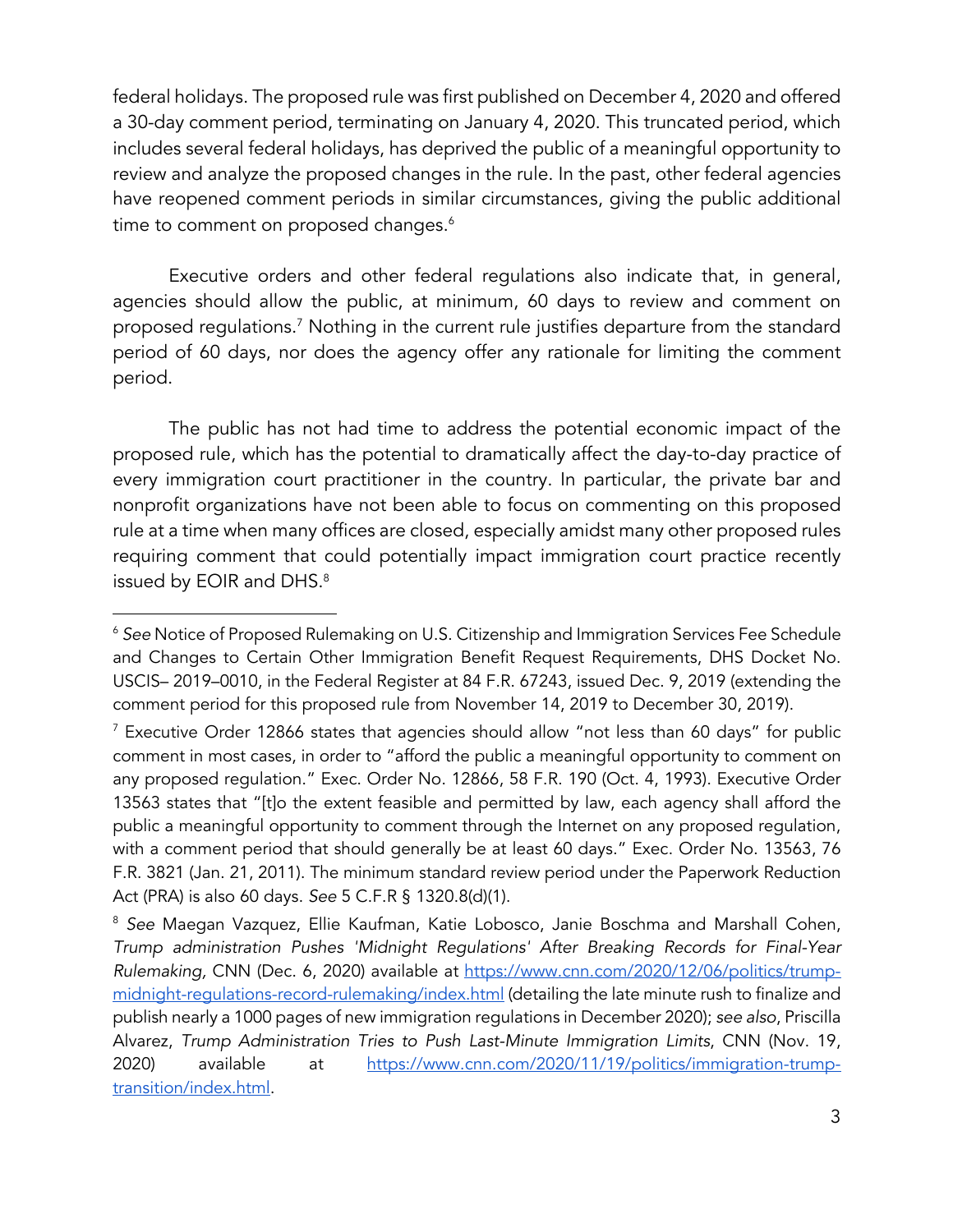The Notice acknowledges that immigration attorneys and accredited representatives have long requested an electronic filing system.<sup>9</sup> Many members of the private bar, as well as attorneys and accredited representatives with non-profit organizations have participated in the e-filing pilot program at the following immigration courts: San Diego, California; Atlanta, Georgia; Denver, Colorado; Baltimore, Maryland; and York, Pennsylvania. As such, these stakeholders have significant insight and should be afforded the opportunity to meaningfully comment on how such a system is implemented. By denying practitioners, including those with direct experience with EOIR's e-filing pilot program, adequate time to analyze the proposed rule, EOIR will likely miss out on critical comments and feedback from many of the individuals most impacted by its proposed changes.

If the comment period were extended, ASAP would be able to provide more detailed feedback on the implementation of the e-filing system. Given adequate opportunity to comment, we could provide the agency detailed suggestions about improving language access, mobile use, integration across different digital platforms and interfaces, best practices for e-signature verification, and comparative assessments of other functional e-filing systems. Without providing adequate time to comment the agency will not receive this feedback and ASAP and other stakeholders will be denied a meaningful opportunity to engage with the more detailed aspects of EOIR's proposals.

## II. EOIR Should Reissue the Proposed Rule because it Fails to Consider how it Interacts with Other Pending Regulations and Creates Uncertainty.

EOIR should reissue the proposed rule, or at a minimum extend the notice and comment period, because of uncertainty produced by interactions between the proposed rule and EOIR's other recently proposed rule, Professional Conduct for Practitioners – Rules and Procedures, and Representation and Appearances.<sup>10</sup> The latter rule distinguishes between acts that involve the provision of legal advice or exercise of legal judgment (practice) and acts that consist of purely non-legal assistance (preparation) for Department purposes, and proposes different procedures based on this distinction.<sup>11</sup> The proposed rule for electronic filing does not address interactions with

<sup>9</sup> *See* Notice at 78251 (citing EOIR, EOIR/AILA Liaison Meeting (Sept. 26, 2002), https://www.justice.gov/eoir/eoir-aila-sep26- 2002).

<sup>10</sup> *See* Notice of Proposed Rulemaking, Professional Conduct for Practitioners – Rules and Procedures, and Representation and Appearances, EOIR Docket No. 18–0301; A.G. Order No. 4841–2020, 85 F.R. 61640, issued Sept. 20, 2020.

<sup>11</sup> *Id*. at 61646.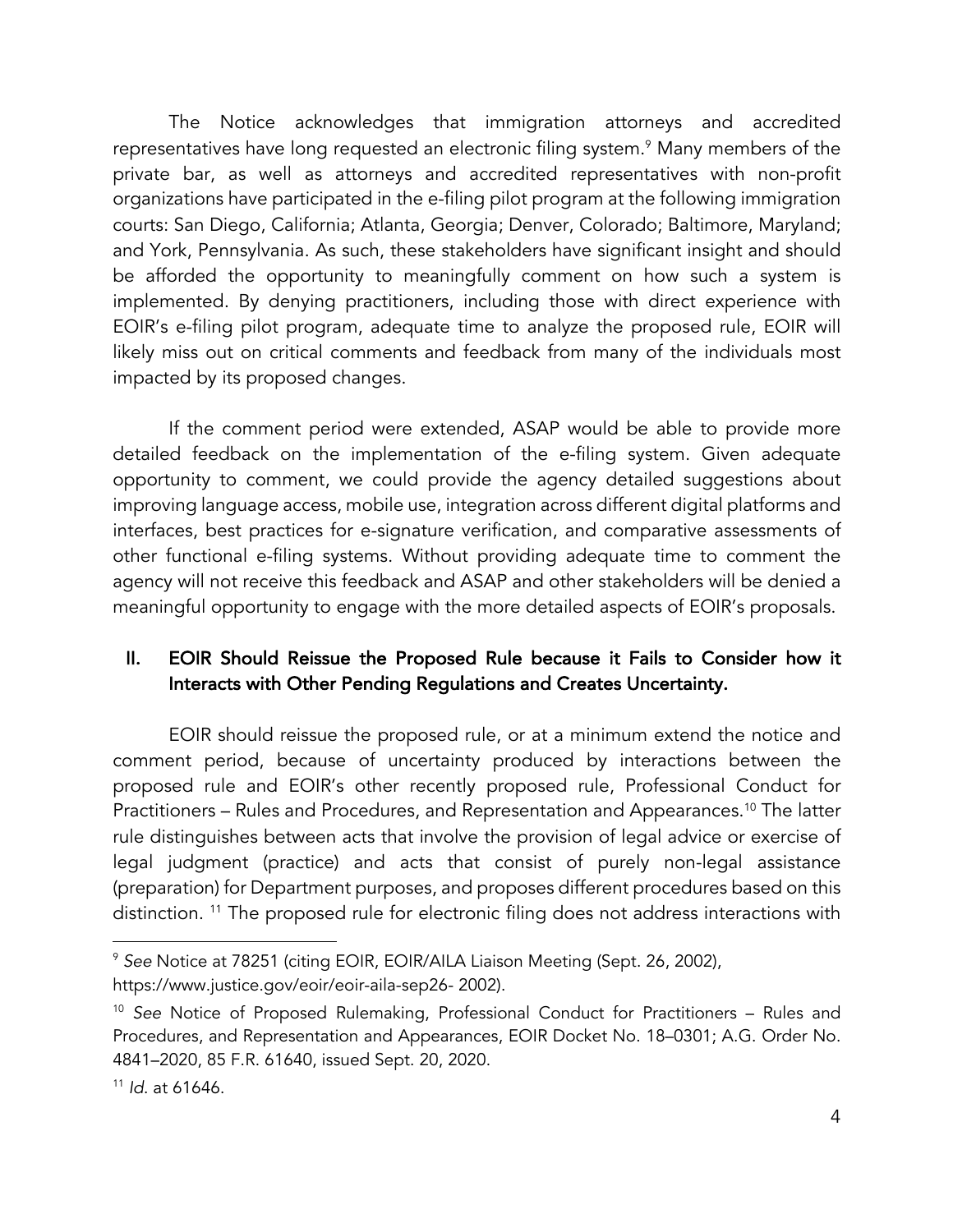these newly redefined categories of preparation and practice. Specifically, it is unclear whether the new electronic filing system would require different forms or procedures for individuals receiving limited-scope legal assistance. This would certainly impact the issue of service of process as well as eligibility for e-filing.

Whether the mandatory provisions of the new e-filing system apply to limited scope legal assistance also affects the agency's cost-benefit analysis. The Notice thus fails to consider its potential impact on a significant portion of immigration practice. Additionally, because there has been no overlapping comment period between these two rules, commenters on the first rule did not have the opportunity to address how the potential impact of the e-filing rule on the Professional Conduct for Practitioners proposed rule.

To address the uncertainty produced by these interactions, ASAP recommends that EOIR reissue the proposed rule, extend the comment period, and explicitly solicit comments from about the interaction of limited-scope assistance and electronic filing. Affected members of the public must be able to evaluate how rules interact with other rules before offering their comments. Without adopting a longer comment period, the public is deprived of the opportunity to be heard.

#### III. EOIR Should Seek to Modernize the Immigration Courts through an E-filing Program.

The proposed rule identifies and pursues important goals of modernizing the immigration courts and the BIA. The proposed rule seeks to permanently implement electronic filing and applications for records across immigration courts and the BIA to streamline immigration adjudication.<sup>12</sup> ASAP recognizes the immensity of this undertaking and commends the overarching goal, as well as certain aspects of the proposed rule. This change has the potential to benefit ASAP members and staff, as well as improve immigration court procedure more broadly.

First, the implementation of a permanent e-filing system in immigration courts through eROP is a major step in the right direction. E-filing has the potential to improve ease of access to immigration courts for practitioners and pro se respondents. ASAP has advocated for implementation of a flexible e-filing system in the past. The exact system on which the e-filing system could be modelled is something ASAP would be happy to comment further, but at a minimum PACER and CM/ECF provide one model, although

<sup>12</sup> *See* Notice at 78241-78242.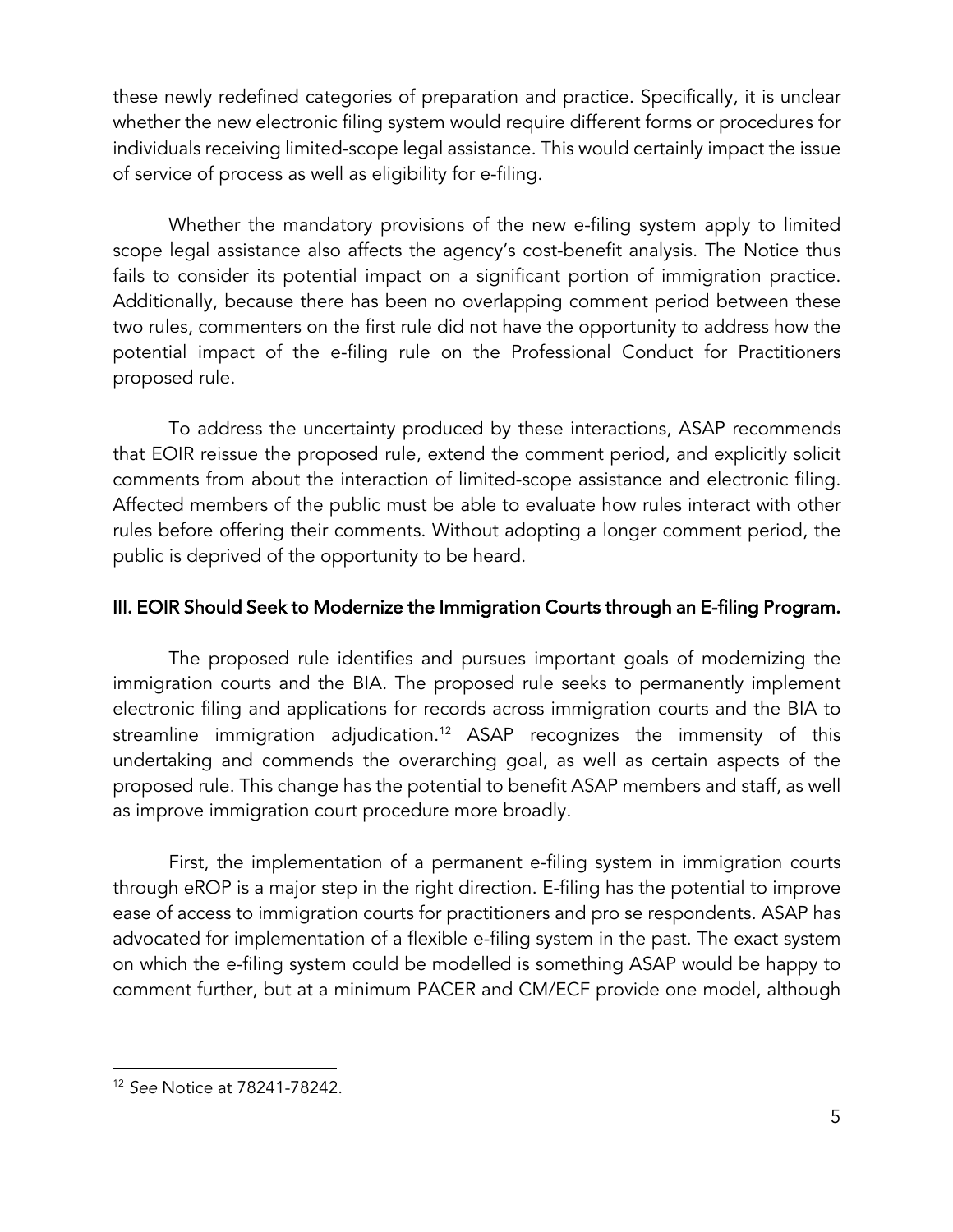EOIR should also study more recently implemented e-filing systems, including those of other agencies and state courts.<sup>13</sup>

Second, the contingency plans in case of a system malfunction assures that EOIR can adapt to unexpected technological difficulties. In case of an unexpected outage, deadlines will at times be automatically extended, and parties will maintain the ability to file paper motions and request further extensions as a result of unanticipated outages. Similarly, the inclusion of e-signatures is an important step forward for the immigration system.

## IV. The Notice Omits EOIR's Critical and Ongoing Use of Email Filing During the COVID-19 Pandemic.

 As noted above, EOIR has implemented an email filing system during the COVID-19 pandemic.14 The Notice, however, does not address this email filing system, nor analyze how it operated during the pandemic. The Notice fails to clarify whether the proposed eROP system will replace the email filing system entirely, or whether that alternative procedure will concurrently remain available during the pandemic.

Given its recent extensive experience with an email filing system, EOIR should first evaluate and consider the functioning of an email filing system before replacing it or creating an alternative e-filing system. EOIR should also consider keeping its current email filing system in place for pro se respondents and for attorneys and accredited representatives whose cases would not initially be eligible for e-filing under the eROP system as described in the Notice. Additionally, although the Notice discusses contingency plans for failures in its proposed e-filing system, it makes no mention of the current email filing procedures, nor does it analyze whether email filing would be a viable alternative for filing if and when the eROP system is down.

EOIR should therefore present an analysis of how its current email filing operations are proceeding and evaluate the proposed rule in light of its experience with an email filing system that was implemented nationwide in 2020. If the email filing system presents distinct advantages over the proposed eROP system — i.e., including greater efficiency and ease of access for pro se filers — EOIR should consider whether it makes

<sup>13</sup> *See* National Center for State Courts, *Electronic Filing Resource Guide*, (last visited Jan. 4, 2020) available at https://www.ncsc.org/topics/technology/electronic-filing/resourceguide.

<sup>14</sup> *Supra*, nt. 4 & 5.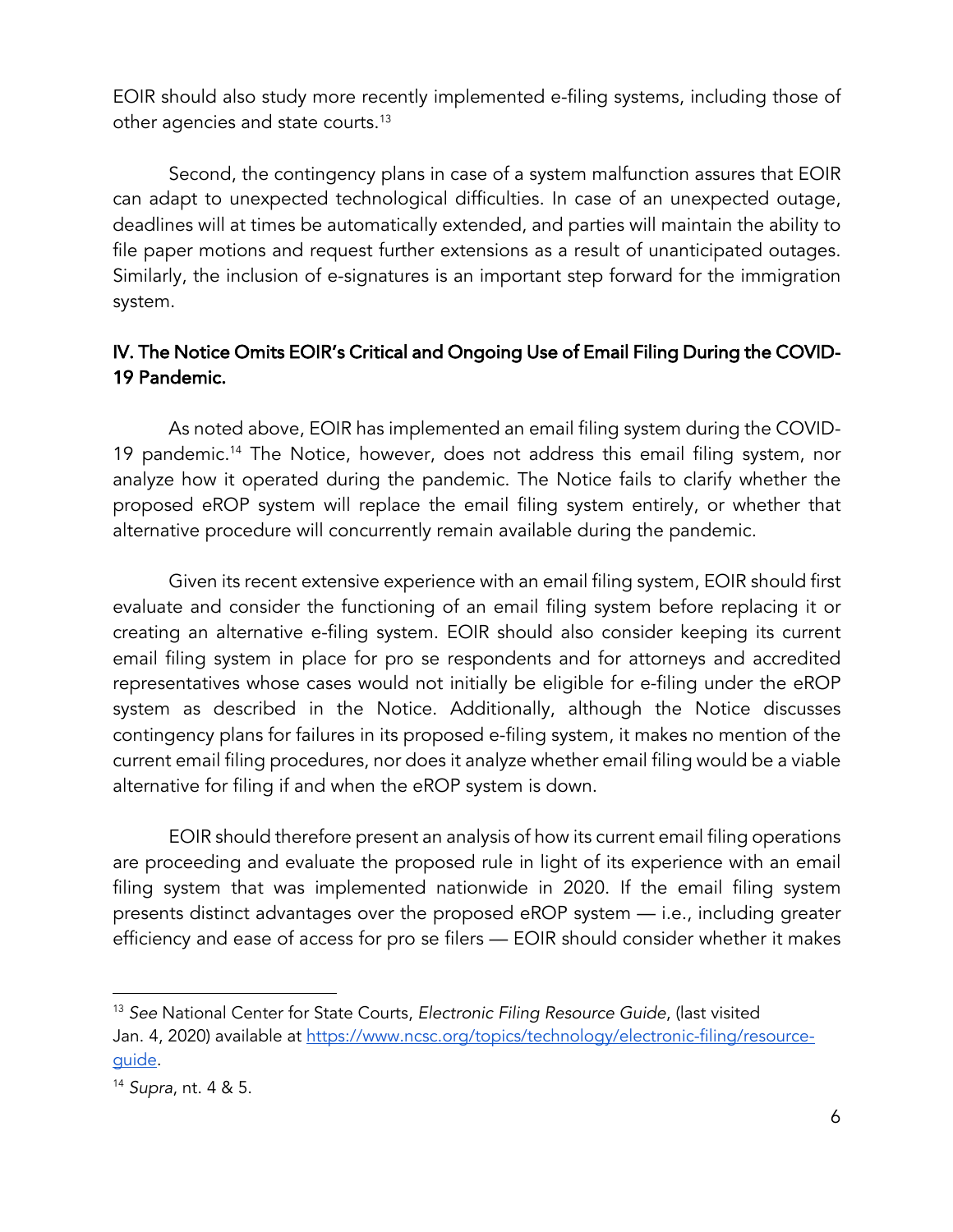sense to include this system as part of the modernization program included in the proposed rule.

## V. EOIR Must Develop a Clear Plan for Pro Se Respondents and Limited Scope Representation.

EOIR does not adequately or clearly address the impact of the proposed rule on pro se respondents or practitioners providing pro se assistance or limited scope representation. The Notice does not outline how pro se respondents will be included in the new e-filing system, nor does it indicate definitively that EOIR has future plans to extend e-filing to be accessible to them.<sup>15</sup> Additionally, the cost saving estimates in the Notice do not anticipate pro se respondents using an e-filing system.<sup>16</sup>

The failure to consider the impact of the proposed rule on pro se respondents is particularly concerning, because, absent revision and clarification, it could negatively impact pro se respondents. For example, pro se respondents are already using the current email filing system implemented during the COVID-19 pandemic. If EOIR proposes to use the outlined e-filing system to replace the email filing system entirely, it would then be decreasing access to a form of e-filing for pro se respondents.

EOIR should reissue a new Notice for Proposed Rulemaking that provides clarification of how the rollout of this e-filing system will impact pro se respondents and practitioners providing pro se assistance and limited scope representation, and a clear plan or next step toward extending the benefits of an e-filing system to pro se respondents. EOIR should also address: (1) a detailed analysis of its impact on pro se respondents, including how this e-filing system will interact with an ongoing email filing system; (2) next steps for extending e-filing to pro se respondents, including the consideration of a pilot program and feasibility of continuing email filing system for pro se respondents; (3) opportunities for practitioners and organizations that support pro se

<sup>15</sup> *See* Notice at 78244. ("However, in the event that EOIR decides to expand electronic filing in the future to persons other than attorneys or accredited representatives, EOIR anticipates that those persons who are not currently enrolled in eRegistry would be required to complete a onetime registration through EOIR's eRegistry application, consistent with current practice.")

<sup>&</sup>lt;sup>16</sup> EOIR identified three different scenarios in calculating the economic impact of the proposed rule: "(1) Legacy paper ROPs that were started but not completed before this proposed rule; (2) eROPs for pro se respondents that are submitted in paper and scanned by court staff; and (3) eROPs for represented respondents that are completely electronic." Notice at 78248. This breakdown of cases does not make it clear whether the proposed rule takes into account that some pro se respondents would be able to utilize e-filing.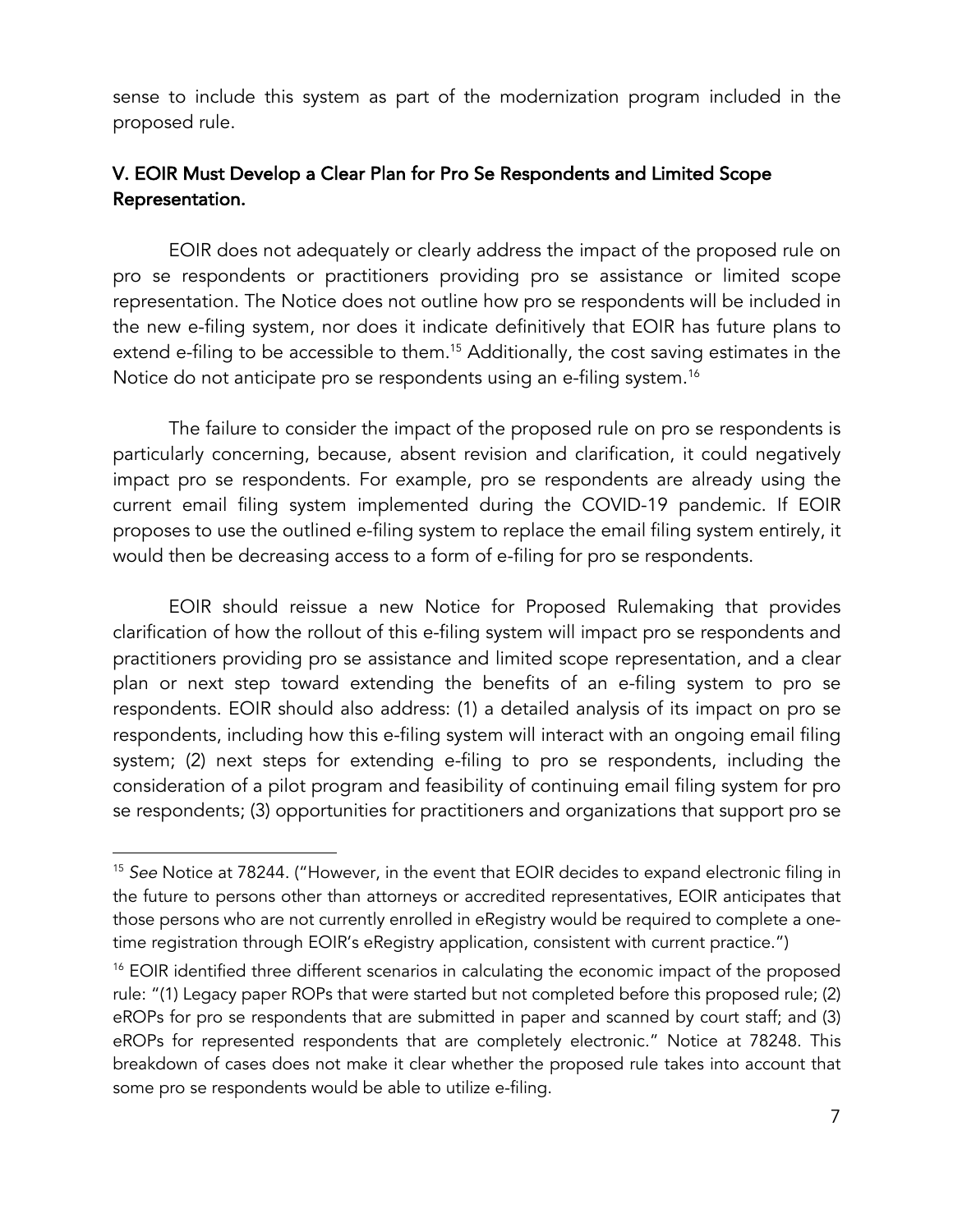filers, including immigration help desks, to provide feedback on how to set up an e-filing system for pro se respondents.

ASAP is committed to providing further feedback on how to set up an e-filing system for pro se respondents. ASAP currently has over 30,000 members, thousands of whom are in removal proceedings, and can solicit feedback from its members about accessing an e-filing system. Unfortunately, however, ASAP has not had a meaningful opportunity to gather feedback from members given the limited 30-day comment period and lack of clarification on how this system would work for pro se respondents and practitioners providing pro se assistance and limited representation.

#### VI. EOIR Should Consider Making the Following Changes to an E-Filing System.

There are numerous concerns we believe should be addressed before finalizing the proposed rule and launching a larger e-filing system. EOIR should evaluate whether to (a) allow attorneys and accredited representatives a transition period during which they can continue to fully operate with paper filings; (b) provide the opportunity for attorneys and accredited representatives to opt into e-filing regardless of when the charging document was filed; (c) remove the requirement that e-registry registration take place in person; (d) create a centralized filing system for changes of addresses ; (e) require adequate service of process by DHS through both paper and electronic notifications; and (f) extend and clarify the availability of digital signatures for e-filing. Below we address some of these concerns in a preliminary fashion, but we would be able to go into more detail if provided with a more meaningful opportunity to comment.

### *A. Allow Attorneys and Accredited Representatives to Operate with Paper Filings When Taking on New Immigration Court Cases*

The proposed rule would make electronic filing mandatory for DHS as well as attorneys and accredited representatives who represent respondents before EOIR. ASAP agrees that DHS should be required to electronically file with EOIR to increase public access to critical information. However, EOIR should consider implementing a period of transition for attorneys and accredited representatives to adapt to e-filing. During that time, e-filing would be optional for attorneys and accredited representatives and paper filings would be scanned and put on eROP. This would allow time for the private bar and nonprofit organizations to adapt, since it's likely that there will be economic implications related to staffing, retraining of staff, and file storage that could be done at the pace that makes the most sense for the law firm or nonprofit. By not immediately making e-filing mandatory for attorneys and accredited representatives taking on new cases, EOIR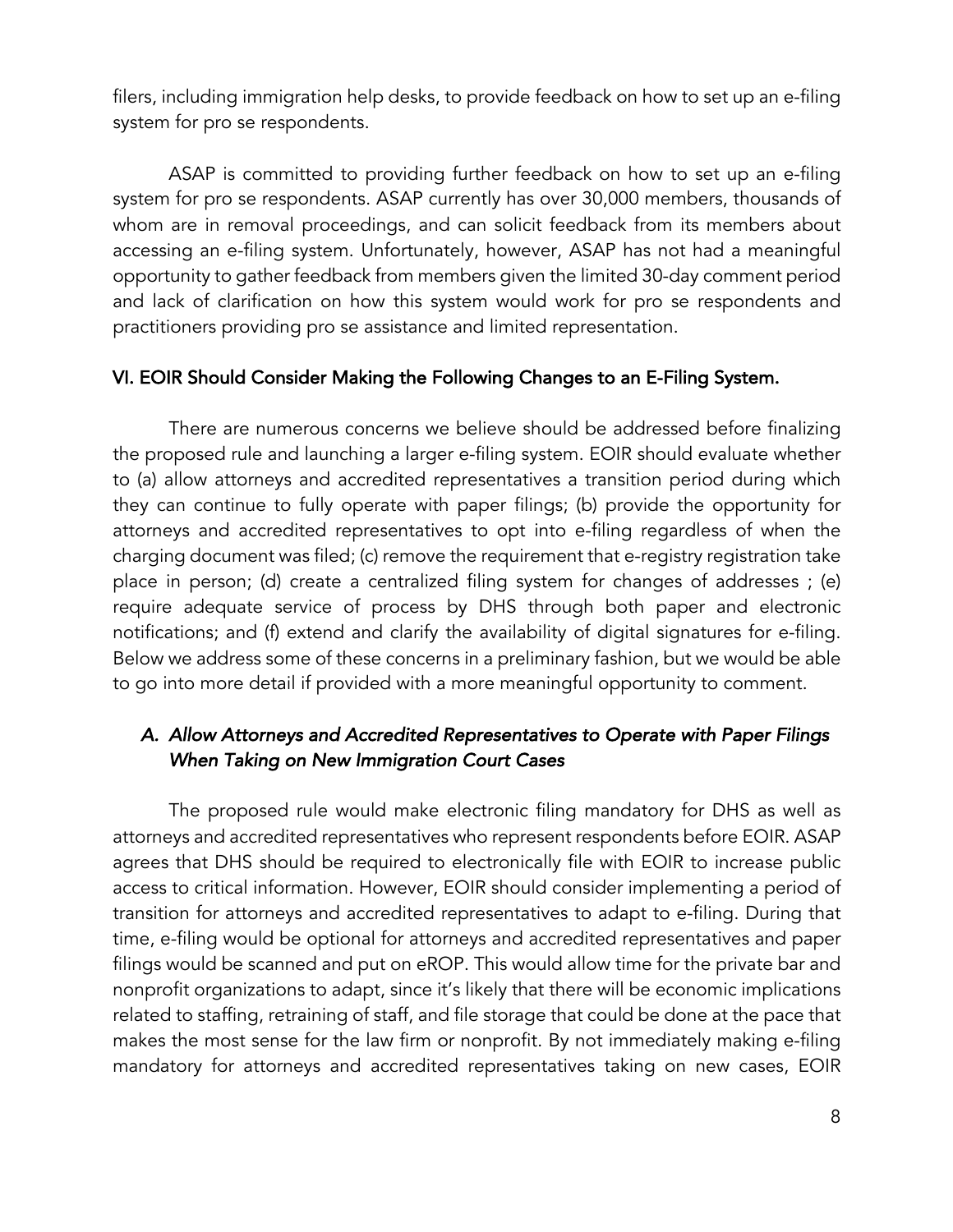would also lessen the risk of attorneys and accredited representatives screening which cases to take on based on whether e-filing is mandatory or not.

EOIR can benefit from other agencies' experience with implementing e-filing procedures, particularly the experience of another immigration agency, U.S. Citizenship and Immigration Services (USCIS).<sup>17</sup> Failure to allow sufficient time to develop and execute public-facing updates of this scale has previously been disastrous.18 EOIR should analyze and learn from the problems with USCIS's phased-in implementation in order to ensure that the proposed updates for electronic filing are effectively executed.

Furthermore, it is feasible for EOIR to create a transition period for attorneys and accredited representatives to have the option of paper filing or e-filing since there is already a plan in place for EOIR staff to scan paper filings to put on the eROP system for pro se respondents. EOIR has already successfully maintained a similar system for the five immigration courts currently piloting an e-filing program.

# *B. Provide Option of E-Filing for Cases Where the Charging Document was Already Filed*

EOIR should consider making e-filing optional for cases where the charging document was already filed upon request by attorneys or accredited representatives. Given how extensive the backlogs in immigration court are, most immigration cases will take many years to resolve.<sup>19</sup> As such, there should be a way for those attorneys and accredited representatives who are interested in doing so, to operate their offices

<sup>&</sup>lt;sup>17</sup> USCIS has made changes to transition to e-filing over a period of four years with quarterly updates refining online forms and procedures. USCIS's "Transformation Initiative" demonstrates the multi-year execution scheme required for an electronic filing update. See, USCIS, Archive, *USCIS Transformation: Proposed Rule for Mandatory E-Filing*, available at https://www.uscis.gov/archive/uscis-transformation-proposed-rule-for-mandatory-e-filing (last visited Jan. 4, 2020).

<sup>&</sup>lt;sup>18</sup> For instance, the 2005 implementation of the U.S. Department of Labor's "Program Electronic Review Management" (PERM) program proved to be disastrously premature. *See*, Department of Labor, Labor Certification for the Permanent Employment of Aliens in the United States; Reducing the Incentives and Opportunities for Fraud and Abuse and Enhancing Program Integrity, 72 Fed. Reg. 27903, issued May 16, 2007.

 $19$  If there is a concern about the amount of paperwork required to scan for cases that have spent years in immigration court, EOIR could provide an alternative timeframe for these cases, i.e., only requiring more immediate transfer of electronic records for cases in which a merits briefing has not been filed or a merits hearing has not yet occurred.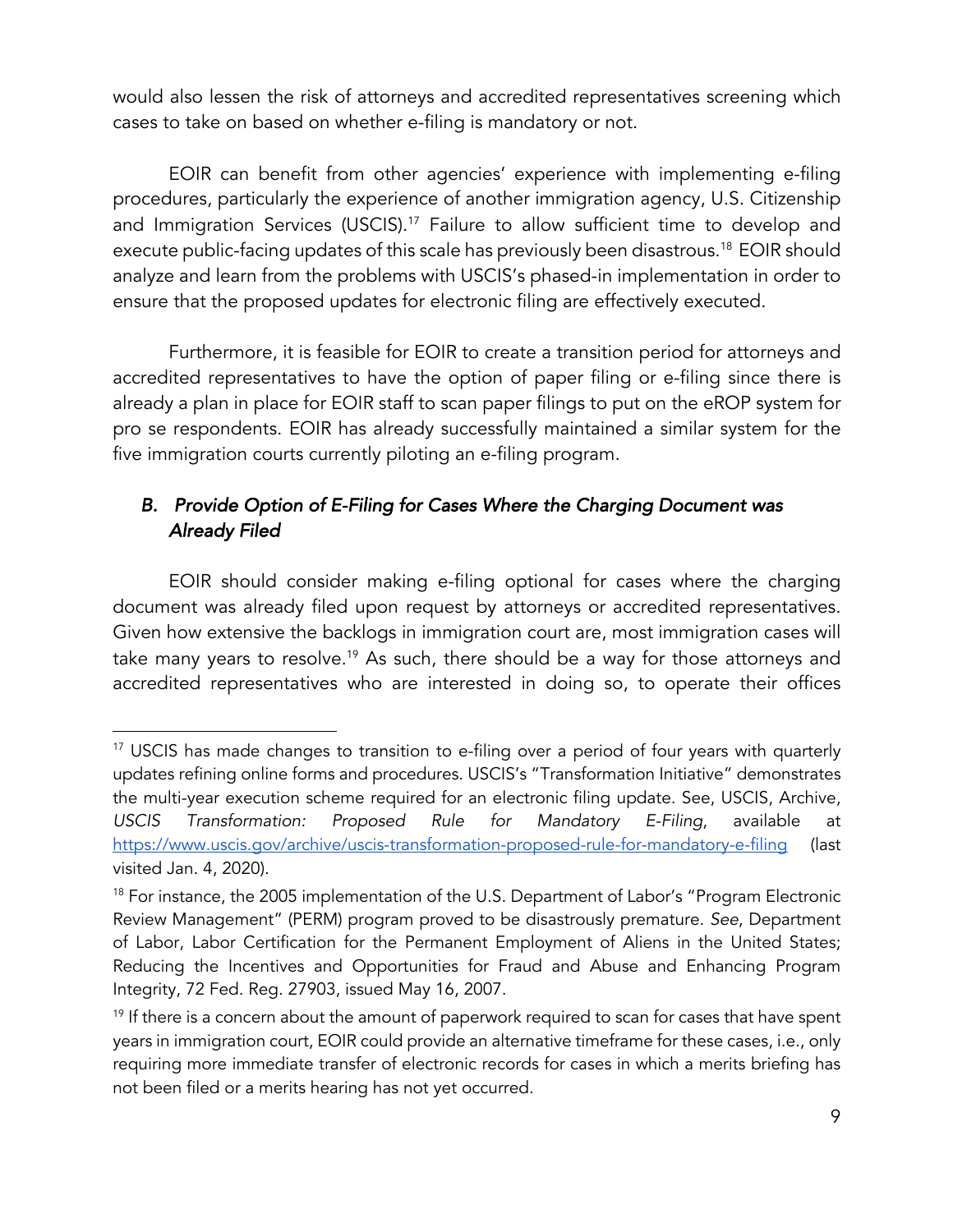entirely through e-filing within a year of the program launching. EOIR would benefit from working with attorneys and accredited representatives who are excited about digitizing their files and transitioning to e-filing (like the staff at ASAP). This is the best audience to work with while an e-filing system is new and still undergoing updates and development.

#### *C. Change In-Person Requirement for E-Registry System*

The proposed e-registry system creates unnecessary burdens on attorneys and accredited representatives and fails to consider other reasonable alternative models. EOIR proposes that accredited representatives and attorneys continue to physically go to immigration courts in person to set up an e-registry profile and verify their identity. This is an unnecessary and cumbersome requirement, especially in light of the outgoing health risks associated with the COVID-19 pandemic.

Alternatively, EOIR should allow accredited representatives and attorneys to set up e-registry accounts remotely, by including their bar numbers or identification numbers and uploading photo identification if necessary. Other successful online filing systems, including the PACER system used by all federal district and appellate courts, allow for similar procedures. EOIR must consider this reasonable alternative proposal and should adopt it when reissuing the proposed rule.

This change is particularly important once e-filing is mandated in certain cases, especially since immigration court practice often involves pro bono representation by attorneys who have not previously practiced in immigration court. Immigration courts are often hours away from respondents and practitioners. Including this requirement as a necessary step to taking on representation for a client could deter pro bono attorneys from representing respondents in immigration court.

Additionally, an in-person requirement does not contemplate emergency filings in which attorneys become involved in cases at the last minute. In those instances, there may not be time to join the e-registry in person prior to submitting filings. The system needs to provide an option for emergency filings that does not impair representation.

### *D. Create a Centralized E-filing of Change of Address (Form EOIR-33)*

EOIR should also create a centralized e-filing system for Form EOIR-33 for changes of address. E-filing of this form needs to be available to all pro se respondents and attorneys and accredited representatives, regardless of when the case was filed. Individuals should be able to easily and automatically provide service to ICE's Office of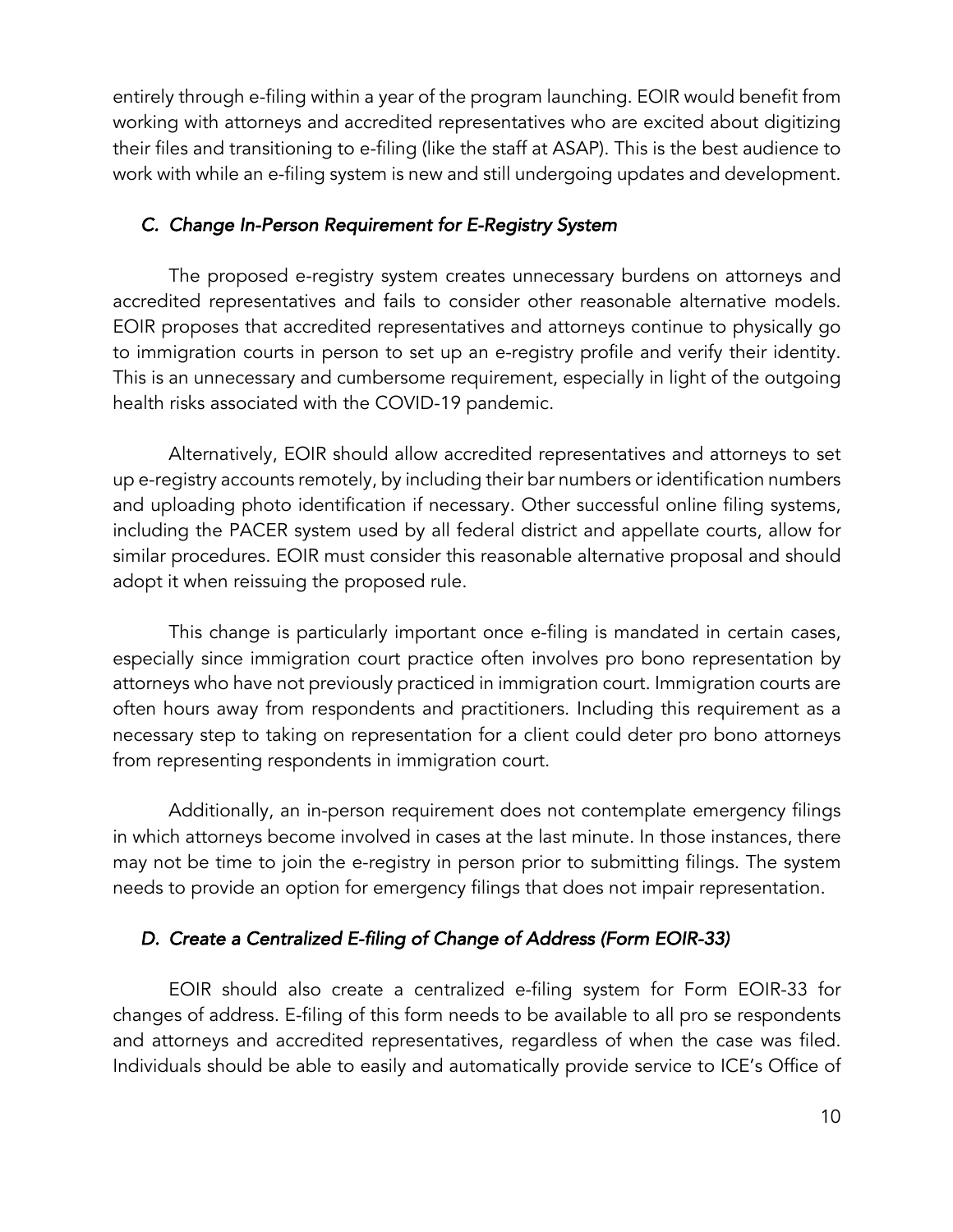Principal Legal Advisor (OPLA). Enabling easy access to changes of address is essential because the status of a pending immigration case, including which immigration courts they are pending before, is often unclear. The ability to easily and reliably submit address changes is significant for correct adjudication of cases, and ensures adequate service of process as well. EOIR should adopt USCIS's model in this regard, which uses a simple online form for making address changes that can be submitted on a cell phone, regardless of whether someone has access to an electronic court docket.

### *E. Consider Concerns to Service of Process*

The Notice does not consider the negative impact of implementing a mandatory e-filing system on service of process and notice requirements. Specifically, the Notice does that consider (1) that attorneys and accredited representatives might initially miss an email that goes to a spam filter or is unreceived due to a technical issue; and (2) that some attorneys and accredited representatives are providing limited scope representation and will not always be in contact with the respondent to communicate important information about their case. As such, limiting service of process to e-service could lead to a greater number of in absentia removal orders and missing of other critical deadlines.

EOIR should take into account the importance of providing adequate service of process to pro se respondents and those who receive limited scope representation. In particular, the proposed rule does not contemplate situations where an individual may be represented by an attorney for a limited part of their case — e.g., representation on a review of a negative credible fear interview determination at the border, but not later on for that respondent's merits proceedings.

Since any filings would be required to go through the new e-filing system once the system is used by an attorney, it is unclear whether a respondent would then be locked into the e-filing system for the remainder of their proceedings, even if they have not secured legal representation for their case long-term. As discussed above, these concerns are compounded by the uncertainty of the interaction with the proposed rule and the changes included in the Professional Conduct for Practitioners – Rules and Procedures, and Representation and Appearances proposed rule, which appears to require entry of attorney appearances for a much wider range of limited scope representations.20

<sup>20</sup> *See* Notice of Proposed Rulemaking, Professional Conduct for Practitioners – Rules and Procedures, and Representation and Appearances, EOIR Docket No. 18–0301; A.G. Order No. 4841–2020, 85 F.R. 61640, issued Sept. 20, 2020.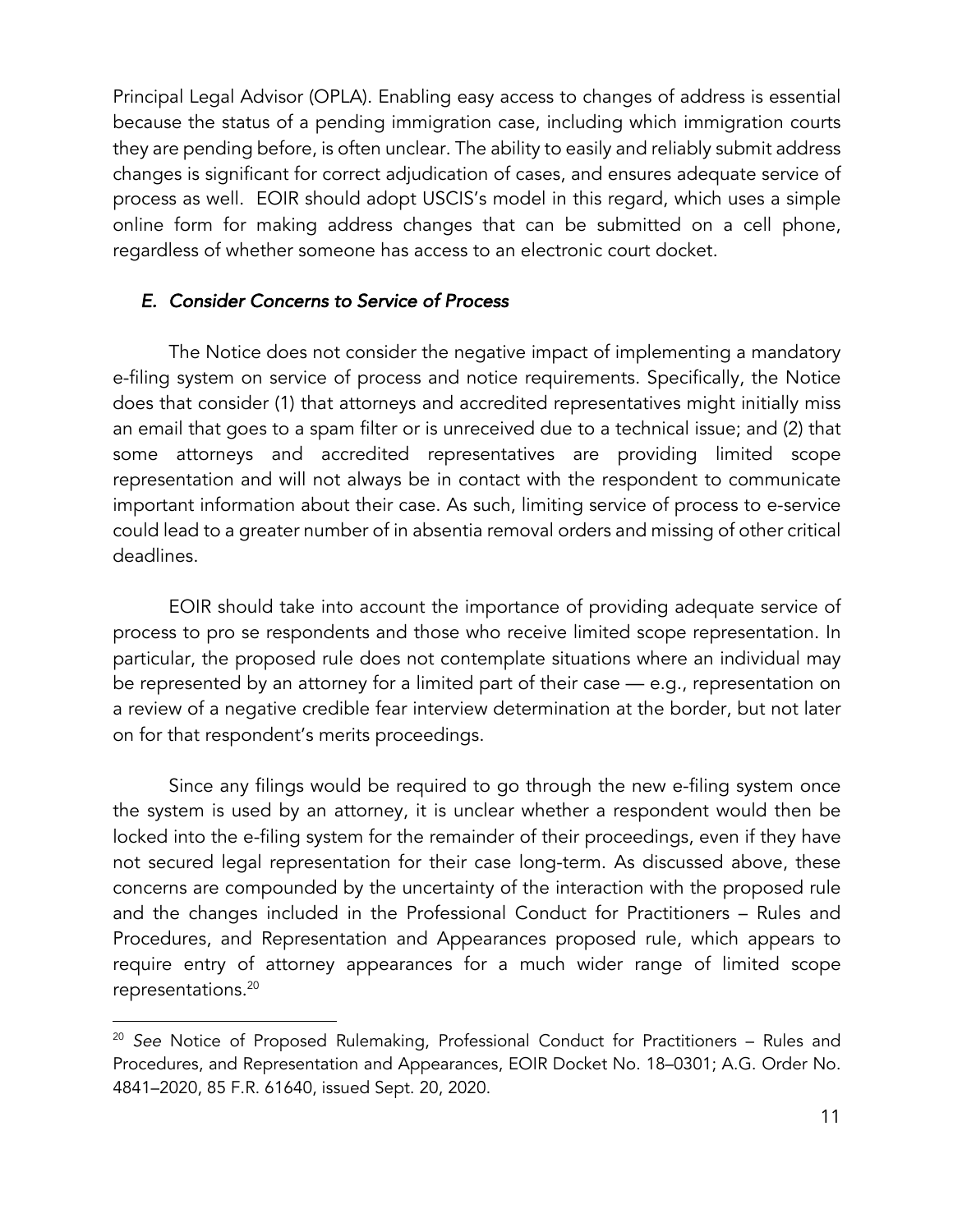The agency should require DHS to provide both mail and electronic service, notices, and documents communicating deadlines to all respondents and their counsel initially. Then, EOIR could provide an option of where to address service, where attorneys and accredited representatives could waive the right to service by mail for both themselves and the respondent(s) once they are certain they will be involved in a case long-term.

## *F. Extend Flexibility and Clarify Rules Around Signatures*

The proposed rule helps modernize immigration practice by allowing digital signatures in eROP filings, but EOIR should go a step further to authorize digital signatures for both eROP and paper filings. This would allow for an attorney to receive a scan or photocopy of a signature page to include in a paper filing as well. This is particularly important while some cases will not be eligible for e-filing as outlined in the Notice. It is also particularly important during COVID-19 and to plan for other similar scenarios where in-person contact between counsel and respondent may be difficult.

EOIR should also clarify uncertainty related to the submission of immigration applications created by USCIS. The Notice currently states that "if an application's instructions require an original, handwritten ink signature, then the user must follow the application instructions instead of the proposed signature allowances in this proposed rule."21 This requirement, however, creates uncertainty. For example, it is unclear whether it would require forms to be submitted by paper filing in some way in order to demonstrate that the signature is an ink signature. Alternatively, it seems that when submitting a filing electronically that includes an application, a scanned copy of a signature should be sufficient, even if it contradicts with a requirement for an ink signature. EOIR should re-issue the rule to clarify that scanned copies of ink signatures are also sufficient for all e-filings.

## VII. EOIR Must Ensure Language and Financial Accessibility for any New E-filing System.

It is crucial that any e-filing system also ensure that it is broadly accessible to all potential respondents. EOIR should make sure that any e-filing system available to pro se respondents takes into account issues of language access given that many pro se users lack English fluency. Failure to include language accessibility will fundamentally

<sup>21</sup> Notice at 78246.